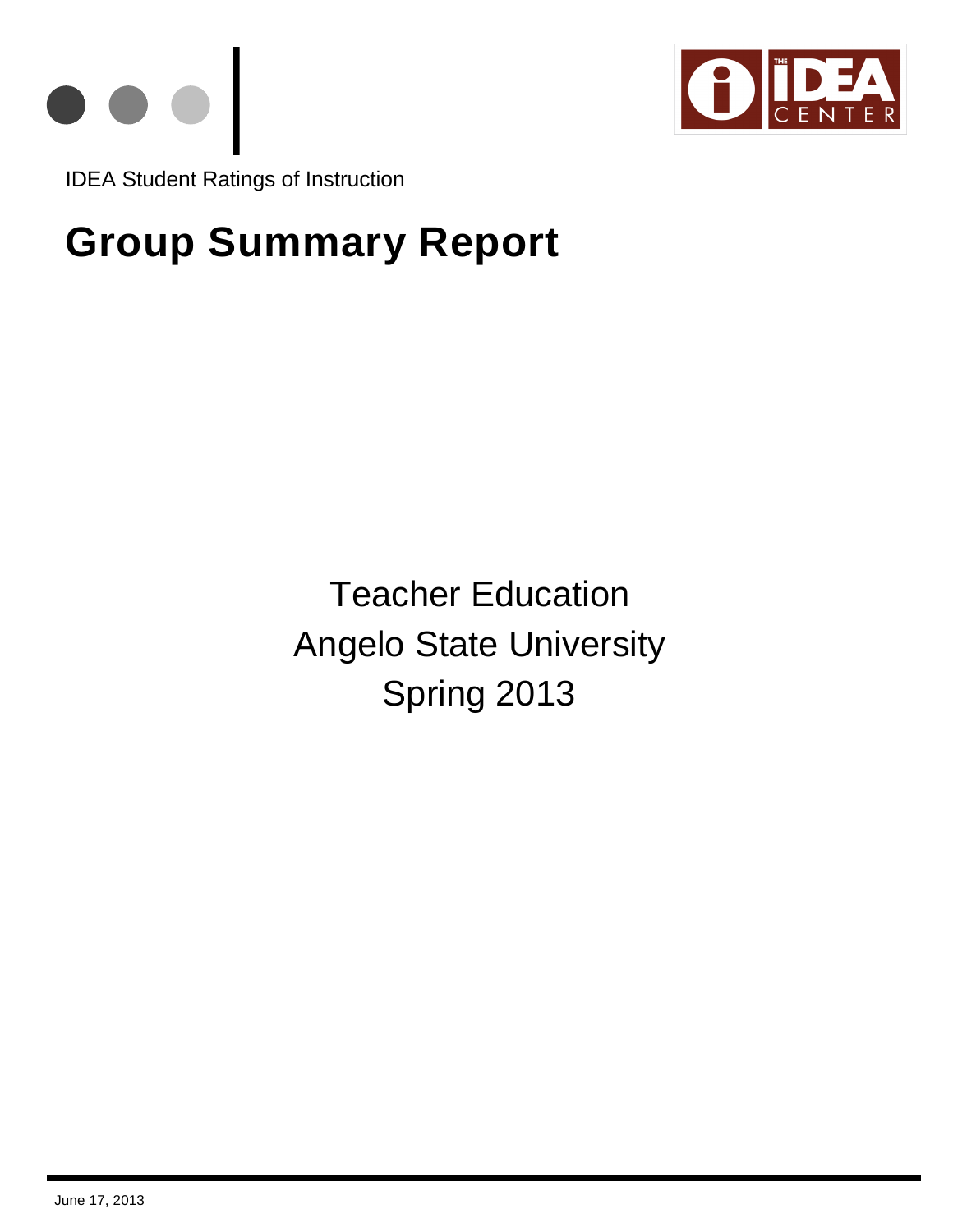#### **Page Section**

- 1 Description of Report
- 1 Description of Courses Included in This Report
- 2 I: Faculty Selection of Important and Essential **Objectives**
- 3 II: Student Ratings of Overall Outcomes − Comparison to IDEA Database
- 4 III: Student Ratings of Overall Outcomes − Comparison to This Institution
- 5−6 IV: Student Ratings of Progress on Objectives Chosen as Important or Essential
- 7 V: Teaching Methods and Styles
- 8 VI: Student Self−ratings and Ratings of Course **Characteristics**
- 9 VII: Faculty Self–report of the Institutional Context
- 10 VIII: Additional Questions
- **Note:** Throughout the report, results for the Group are compared to the Institution and to the IDEA database. Institutional norms are based on courses rated in the previous five years provided at least 400 classes were rated during that time. IDEA norms are based on courses rated in the 1998−1999, 1999−2000, and 2000−2001 academic years.

#### **Description of Courses Included in This Report**

| <b>Number of Classes Included</b>       |     |
|-----------------------------------------|-----|
| Diagnostic Form                         | 43  |
| <b>Short Form</b>                       |     |
| Total                                   | 43  |
| Number of Excluded Classes              |     |
| <b>Response Rate</b>                    |     |
| Classes below 65% Response Rate         |     |
| Average Response Rate                   | 80% |
| <b>Class Size</b><br>Average Class Size |     |

**Number of Classes**: The confidence you can have in this report increases with the number of classes included. Classes were excluded if faculty members neglected to select Important and Essential objectives. If more than 10 percent of the eligible classes were excluded, the results may not be representative of the Group.

**Response Rate**: A 75% response rate is desirable; 65% is the minimum for dependable results.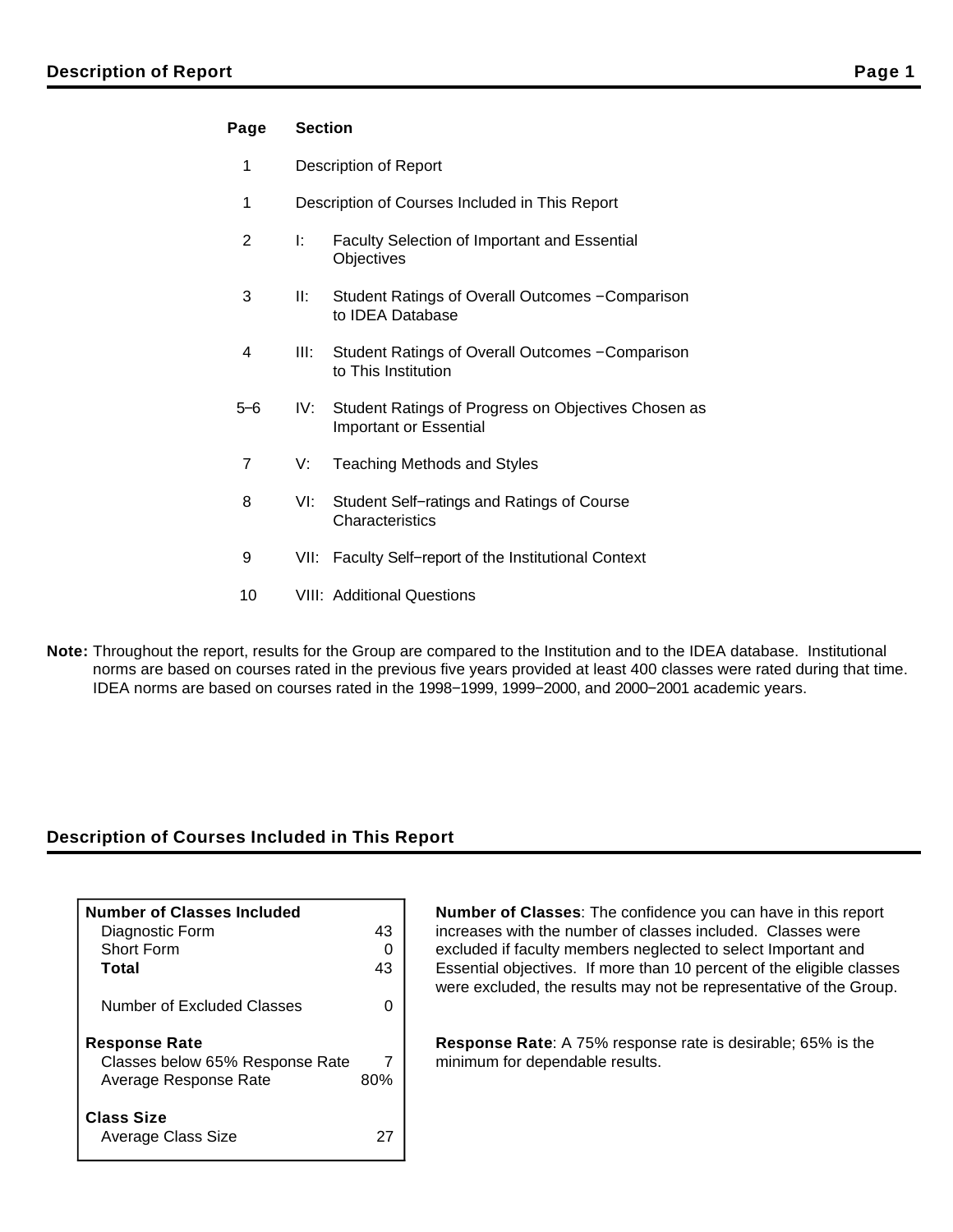The following provides information about the degree to which various learning objectives are emphasized in courses. The percent of classes for which each objective was chosen helps evaluate whether or not program objectives are addressed with appropriate frequency.

In general, it is recommended that 3−5 objectives be selected as Important or Essential for each class. When more than 5 objectives are chosen, effectiveness ratings tend to be adversely affected, perhaps because instructors are trying to accomplish too much.

The information in this section can be used to explore such questions as:

- Are the goals of the program being appropriately emphasized in course sections?
- Are the objectives emphasized consistent with this Group's mission?
- Are some of the Group's curricular goals under− or over−emphasized?
- Are the under−emphasized objectives addressed in another way?
- How does this Group's emphasis compare with the Institution and IDEA?
- On average, are faculty members selecting too many objectives?

|                                                                                                                                                          | Percent of Classes Selecting Objective as |             |                    |  |  |
|----------------------------------------------------------------------------------------------------------------------------------------------------------|-------------------------------------------|-------------|--------------------|--|--|
|                                                                                                                                                          | <b>Important or Essential</b>             |             |                    |  |  |
|                                                                                                                                                          | <b>This Group</b>                         | Institution | <b>IDEA</b> System |  |  |
|                                                                                                                                                          | $(n=43)$                                  | $(n=9,009)$ | $(n=44, 455)$      |  |  |
| Objective 1: Gaining factual knowledge (terminology,<br>classifications, methods, trends)                                                                | 74%                                       | 81%         | 78%                |  |  |
| Objective 2: Learning fundamental principles, generalizations, or<br>theories                                                                            | 77%                                       | 73%         | 75%                |  |  |
| <b>Objective 3:</b> Learning to apply course material (to improve<br>thinking, problem solving, and decisions)                                           | 77%                                       | 69%         | 75%                |  |  |
| Objective 4: Developing specific skills, competencies, and points<br>of view needed by professionals in the field most closely<br>related to this course | 72%                                       | 46%         | 55%                |  |  |
| <b>Objective 5:</b> Acquiring skills in working with others as a member<br>of a team                                                                     | 7%                                        | 18%         | 32%                |  |  |
| Objective 6: Developing creative capacities (writing, inventing,<br>designing, performing in art, music, drama, etc.)                                    | 9%                                        | 13%         | 25%                |  |  |
| <b>Objective 7:</b> Gaining a broader understanding and appreciation<br>of intellectual/cultural activity (music, science, literature, etc.)             | $0\%$                                     | 14%         | 27%                |  |  |
| Objective 8: Developing skill in expressing myself orally or in<br>writing                                                                               | 21%                                       | 34%         | 47%                |  |  |
| Objective 9: Learning how to find and use resources for<br>answering questions or solving problems                                                       | 30%                                       | 23%         | 41%                |  |  |
| Objective 10: Developing a clearer understanding of, and<br>commitment to, personal values                                                               | 0%                                        | 12%         | 23%                |  |  |
| <b>Objective 11:</b> Learning to analyze and critically evaluate ideas,<br>arguments, and points of view                                                 | 9%                                        | 31%         | 49%                |  |  |
| Objective 12: Acquiring an interest in learning more by asking<br>my own questions and seeking answers                                                   | 0%                                        | 18%         | 41%                |  |  |
| Average Number of Objectives Selected As Important or<br><b>Essential</b>                                                                                | 3.8                                       | 4.3         | 5.7                |  |  |
|                                                                                                                                                          |                                           |             |                    |  |  |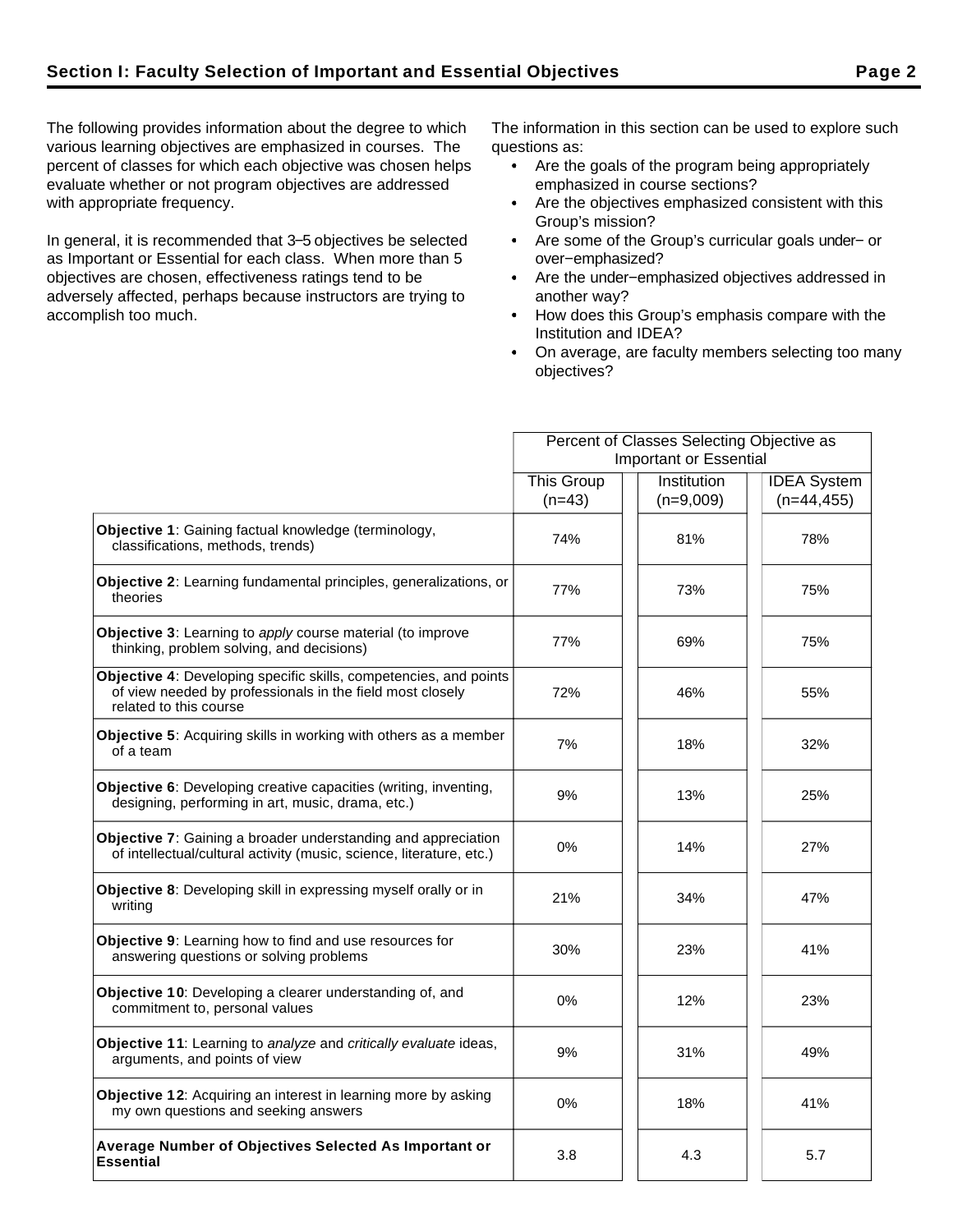The quality of instruction in this unit is shown as judged by the four overall outcomes. "A. Progress on Relevant Objectives" is a result of student ratings of their progress on objectives chosen by instructors. Ratings of individual items about the "B. Excellence of the Teacher" and "C. Excellence of Course" are shown next. "D. Summary Evaluation" averages these three after double weighting the measure of student learning (A). Results for both "raw" and "adjusted" scores are shown as they compare to the IDEA Database. Use results to

**Part 1** shows the **percentage of classes** in each of the five performance categories.

summarize teaching effectiveness in the Group.

Is the distribution of this Group's classes similar to the expected distribution when compared to IDEA?

**Part 2** provides the averages for the Group and for IDEA norms.

Are the Group's averages higher or lower than IDEA?

# **Part 1: Distribution of Converted Scores Compared to the IDEA Database**

| Expected<br><b>Distribution</b> | A. Progress on<br>Relevant<br><b>Objectives</b> |        | B. Excellence of I<br>Teacher |        | Course |        | D. Summary<br>Evaluation<br>(Average of<br>$A, B, C$ <sup>1</sup> |        |
|---------------------------------|-------------------------------------------------|--------|-------------------------------|--------|--------|--------|-------------------------------------------------------------------|--------|
|                                 | Raw                                             | Adjstd | Raw                           | Adjstd | Raw    | Adjstd | Raw                                                               | Adjstd |
| 10%                             | 16%                                             | 2%     | 2%                            | 0%     | 21%    | 12%    | 14%                                                               | 0%     |
| 20%                             | 47%                                             | 35%    | 47%                           | 37%    | 42%    | 30%    | 49%                                                               | 44%    |
| 40%                             | 28%                                             | 51%    | 35%                           | 40%    | 23%    | 35%    | 26%                                                               | 40%    |
| 20%                             | 2%                                              | 2%     | 9%                            | 9%     | 7%     | 12%    | 5%                                                                | 5%     |
| 10%                             | 7%                                              | 9%     | 7%                            | 14%    | 7%     | 12%    | 7%                                                                | 12%    |
|                                 |                                                 |        |                               |        |        |        | C. Excellence of                                                  |        |

# **Part 2: Average Scores**

| <b>Converted Score</b> |                 |          |     |     |     |     |     |     |
|------------------------|-----------------|----------|-----|-----|-----|-----|-----|-----|
| This Summary Report    | 56              | 52       | 53  | 50  | 56  | 52  | 55  | 52  |
| <b>IDEA System</b>     | 51 <sup>2</sup> | $51^{2}$ | 50  | 50  | 50  | 50  | 50  |     |
| 5-point Scale          |                 |          |     |     |     |     |     |     |
| This Summary Report    | 4.3             | 4.0      | 4.4 | 4.2 | 4.3 | 4.0 | 4.3 | 4.1 |
| <b>IDEA System</b>     | 3.8             | 3.8      | 4.2 | 4.2 | 3.9 | 3.9 | 3.9 | 3.9 |

 $1$ Progress on Relevant Objectives is double weighted in the Summary Evaluation.

 $^2$  The IDEA Average is slightly higher than 50 because Essential objectives are double weighted and students typically report greater learning on objectives that the instructor identified as Essential to the class.

Use results to summarize teaching effectiveness in the Group. To the degree that the percentages of the Group's classes in the two highest categories exceeds 30% (Part 1), teaching effectiveness appears to be superior to that in the comparison group. Similarly, if the Group's converted average exceeds 55, and its average on the 5−point scale is 0.3 above that for the comparison group (Part 2), overall teaching effectiveness in the Group appears to be highly favorable.

**Part 3** shows the percentage of classes with ratings **at or above the converted score** of the **IDEA databases**. Results are shown for both raw and adjusted scores. When this percentage exceeds 60%, the inference is that the Group's overall instructional effectiveness was unusually high.

Results in this section address the question:

How does the quality of instruction for this Group compare to the national results?

# **Part 3: Percent of Classes at or Above the IDEA Database Average**

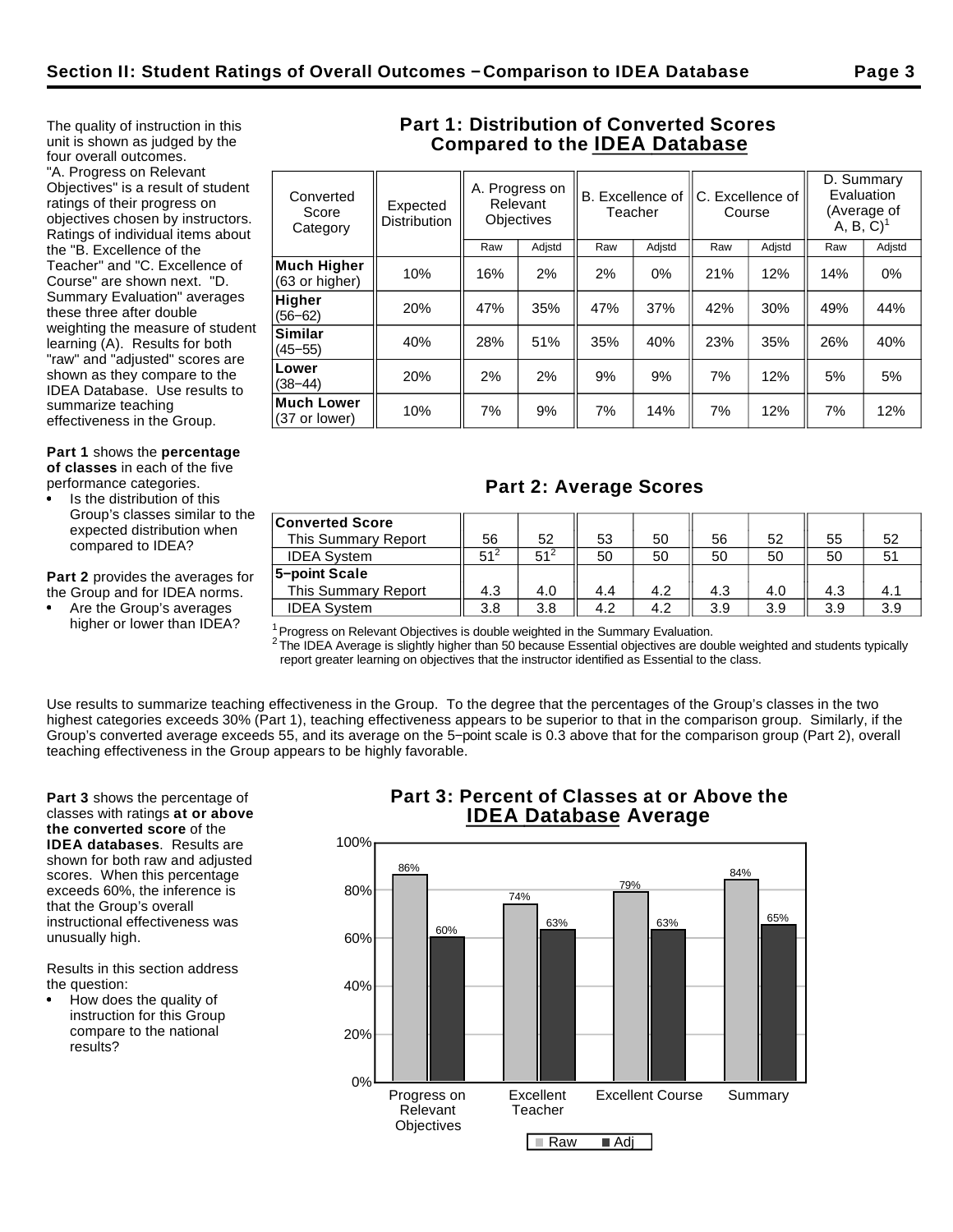This section compares the quality of instruction in this Group to your entire Institution in the same way as it was compared to all classes in the IDEA database (Section II, page 3).

**Part 1** shows the **percentage of classes** in each of five categories.

Is the distribution of this Group's classes similar to the expected distribution when compared to the Institution?

**Similar**

**Lower**<br>(38–44)

**Much Lower**

**Part 2** provides the **averages** for the Group and for Institutional norms.

- Are the Group's averages higher or lower than the Institution?
- Is the Institution (compared to IDEA) higher or lower than the IDEA system average? (See page 3 for IDEA System averages.)

Note: Institutional norms are based on courses rated in the previous five years.

| Converted<br>Score<br>Category       | Expected<br><b>Distribution</b> |     | A. Progress on<br>Relevant<br>Teacher<br><b>Objectives</b> |       | B. Excellence of IC. Excellence of<br>Course |     |        | D. Summary<br>Evaluation<br>(Average of<br>A, B, C) |        |
|--------------------------------------|---------------------------------|-----|------------------------------------------------------------|-------|----------------------------------------------|-----|--------|-----------------------------------------------------|--------|
|                                      |                                 | Raw | Adjstd                                                     | Raw   | Adjstd                                       | Raw | Adjstd | Raw                                                 | Adjstd |
| <b>Much Higher</b><br>(63 or higher) | 10%                             | 2%  | 0%                                                         | $0\%$ | $0\%$                                        | 5%  | 9%     | 2%                                                  | $0\%$  |
| <b>Higher</b><br>$(56 - 62)$         | 20%                             | 28% | 21%                                                        | 37%   | 30%                                          | 40% | 28%    | 33%                                                 | 33%    |

(45−55) 40% 51% 56% 40% 42% 35% 37% 47% 42%

(38−44) 20% 9% 14% 9% 9% 7% 9% 7% 14%

|| 10% || 9% || 9% || 14% || 19% || 14% || 16% || 12% || 12%<br>(37 or lower) || 10% || 9% || 9% || 14% || 19% || 14% || 16% || 12% || 12%

**Part 1: Distribution of Converted Scores Compared to This Institution**

# **Part 2: Average Scores**

| <b>Converted Score</b> |     |     |     |     |     |     |     |     |
|------------------------|-----|-----|-----|-----|-----|-----|-----|-----|
| This Summary Report    | 50  | 49  | 49  | 47  | 51  | 49  | 51  | 49  |
| This Institution       | 50  | 50  | 50  | 50  | 50  | 50  | 50  | 50  |
| This Institution       |     |     |     |     |     |     |     |     |
| (compared to IDEA)     | 56  | 53  | 53  | 52  | 54  | 52  | 55  | 53  |
| 5-point Scale          |     |     |     |     |     |     |     |     |
| This Summary Report    | 4.3 | 4.0 | 4.4 | 4.2 | 4.3 | 4.0 | 4.3 | 4.1 |
| This Institution       | 4.2 | 4.1 | 4.4 | 4.3 | 4.2 | 4.1 | 4.3 | 4.2 |

 $1$  Progress on Relevant Objectives is double weighted in the Summary Evaluation.

**Part 3** shows the percentage of classes with ratings **at or above the converted score** of **This Institution**. Results are shown for both raw and adjusted scores.

Results in this section address the question:

How does the quality of instruction for this Group compare to the Institution?

# **Part 3: Percent of Classes at or Above This Institution's Average**

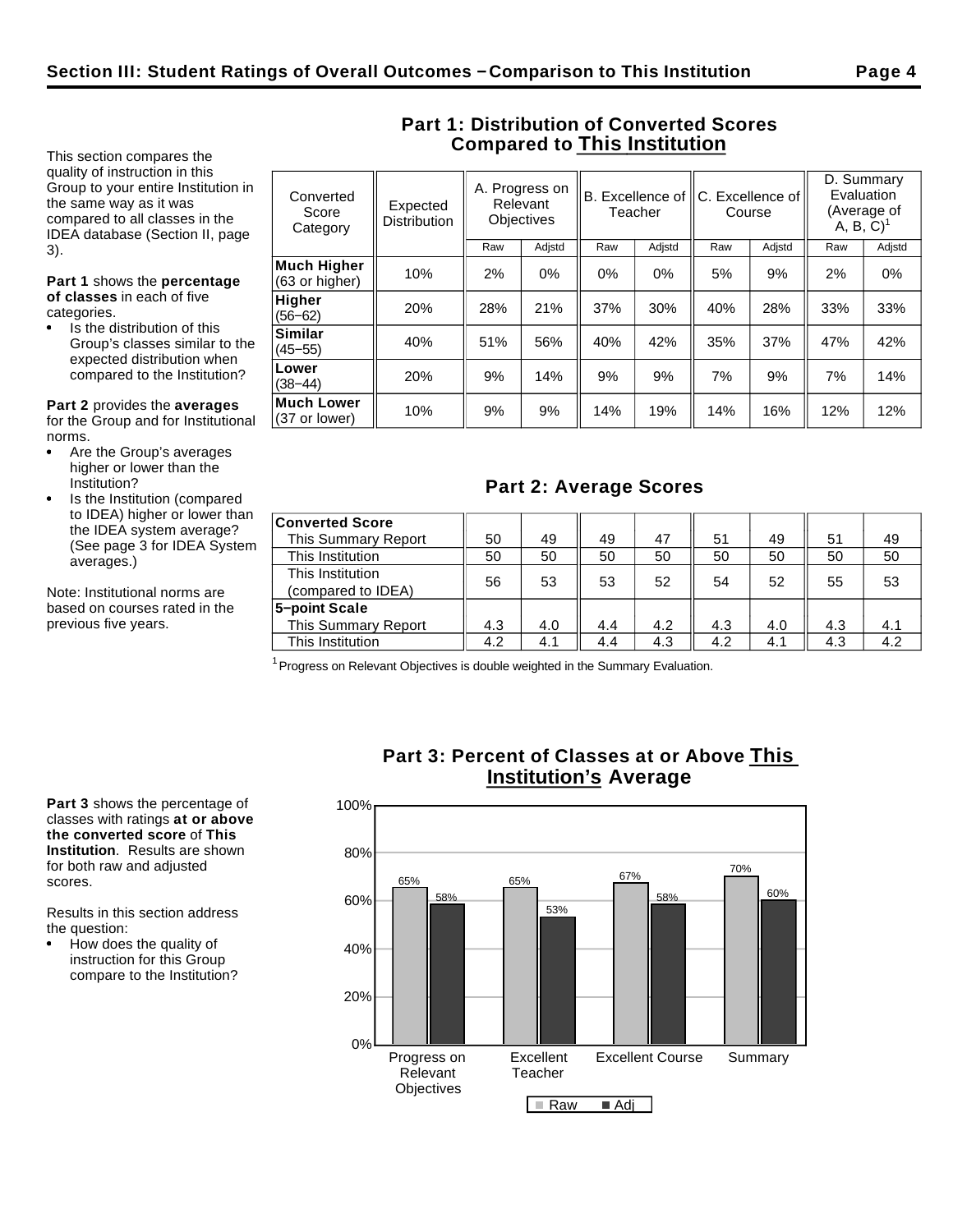**This report** Institution IDEA System

Tables in this section compare ratings of progress and "relevance" for the 12 objectives for this Group, with ratings for other classes at your institution and for all classes in the IDEA database. The tables on the left side of the page report averages (raw and adjusted) for the Group and the two comparison groups; they also display the number of classes for which the objective was selected as "relevant" (Important or Essential). For each of these groups, progress ratings are reported only for "relevant" classes.

By comparing progress ratings across the 12 learning objectives, you can determine if there are significant differences in how well various objectives were achieved. Since students rate their progress higher on some objectives than on others, conclusions may need to be modified by comparing the Group's results with those for the Institution and/or IDEA. Results in this section should help you determine if special attention should be given to improving learning on one or more objective(s). Results in the section are of special value to accrediting agencies and assessment programs.

**Raw Average**: Answers accreditation/assessment questions related to how well each objective was achieved; these are indicators of self−assessed learning.

**Adjusted Average**: Useful primarily in comparing instructors or classes; they "level the playing field" by taking into account factors that affect learning other than instructional quality.

**Bar Graphs**: Useful in determining if "standards" or "expectations" have been met. For example, you may have established a target requiring that at least 50 percent of classes pursuing a given objective should achieve an average progress rating of at least 4.0. If this expectation was achieved, the darkest bar will exceed the 50% level. By comparing the Group's results with those for the IDEA database and the Institution, you can also make inferences about the rigor of the standards you have established for the Group.

**Percent of classes where Raw Average was at least: 4.00 3.75 3.50** 

**Objective 1**: Gaining factual knowledge (terminology, classifications, methods, trends)

|                    | Raw Avg. | Adjstd. Avg. | # of Classes |
|--------------------|----------|--------------|--------------|
| This report        | 4.3      | 4.1          | 32           |
| Institution        | 4.3      | 4.2          | 7.319        |
| <b>IDEA System</b> | 4.0      | 4.0          | 31,991       |

**Objective 2**: Learning fundamental principles, generalizations, or theories

|                    | Raw Avg. | Adjstd. Avg. | # of Classes |
|--------------------|----------|--------------|--------------|
| This report        | 4.2      | 4.1          | 33           |
| Institution        | 4.2      | 4.1          | 6.577        |
| <b>IDEA System</b> | 3.9      | 3.9          | 30,398       |

**Objective 3**: Learning to apply course material (to improve thinking, problem solving, and decisions)

|                    | Raw Avg. | Adjstd. Avg. | # of Classes |
|--------------------|----------|--------------|--------------|
| This report        | 4.4      | 4.1          | 33           |
| Institution        | 4.3      | 4.1          | 6.215        |
| <b>IDEA System</b> | 4.0      | 4.0          | 30,442       |

**Objective 4**: Developing specific skills, competencies, and points of view needed by professionals in the field most closely related to this course

|                    | Raw Avg. | Adjstd. Avg. | # of Classes |
|--------------------|----------|--------------|--------------|
| This report        | 4.3      | 4.1          | 31           |
| Institution        | 4.3      | 4.1          | 4,185        |
| <b>IDEA System</b> | 4.0      | 4.0          | 21,568       |



**Objective 5**: Acquiring skills in working with others as a member of a team

|                    | Raw Avg. | Adjstd. Avg. | # of Classes |
|--------------------|----------|--------------|--------------|
| This report        | 4.5      | 4.1          | 3            |
| Institution        | 4.2      | 4.0          | 1.589        |
| <b>IDEA</b> System | 3.9      | 3.9          | 12,088       |



# 0 10 20 30 40 50 60 70 80 90 100



0 10 20 30 40 50 60 70 80 90 100

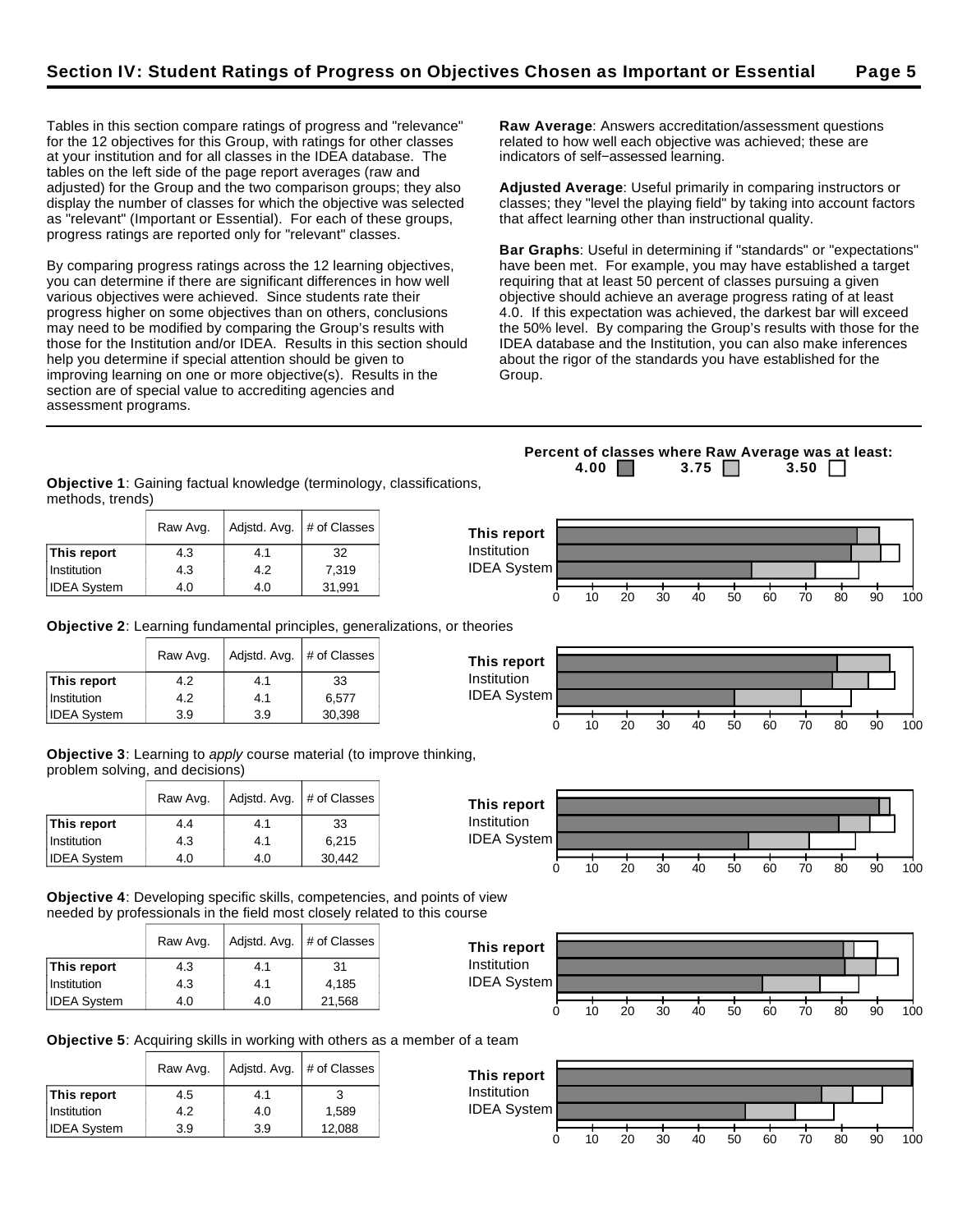### Institution | 4.2 | 4.0 | 1,127 IDEA System 3.9 3.9 9,290

Raw Avg.  $\vert$  Adjstd. Avg.  $\vert \#$  of Classes

**Objective 6**: Developing creative capacities (writing, inventing, designing,

**Objective 7**: Gaining a broader understanding and appreciation of intellectual/cultural activity (music, science, literature, etc.)

|                    | Raw Avg.  | Adjstd. Avg. | # of Classes |
|--------------------|-----------|--------------|--------------|
| This report        | <b>NA</b> | ΝA           |              |
| Institution        | 4.2       | 4.0          | 1.267        |
| <b>IDEA System</b> | 3.7       | 3.7          | 10,256       |

performing in art, music, drama, etc.)

**This report**  $\begin{array}{|c|c|c|c|} \hline \end{array}$  3.8  $\begin{array}{|c|c|c|} \hline \end{array}$  3.3  $\begin{array}{|c|c|c|} \hline \end{array}$  4

**Objective 8**: Developing skill in expressing myself orally or in writing

|                    | Raw Avg. |     | Adjstd. Avg.   # of Classes |
|--------------------|----------|-----|-----------------------------|
| This report        | 4.0      | 3.5 |                             |
| Institution        | 4.1      | 4.0 | 3,069                       |
| <b>IDEA System</b> | 3.8      | 3.8 | 18,174                      |

**Objective 9**: Learning how to find and use resources for answering questions or solving problems

|                    | Raw Avg. | Adjstd. Avg. | # of Classes |
|--------------------|----------|--------------|--------------|
| This report        | 4.3      | 4.1          | 13           |
| Institution        | 4.1      | 4.0          | 2,061        |
| <b>IDEA System</b> | 3.7      | 3.7          | 15,656       |

**Objective 10**: Developing a clearer understanding of, and commitment to, personal values

|                    | Raw Avg. | Adjstd. Avg.<br># of Classes |       |
|--------------------|----------|------------------------------|-------|
| This report        | ΝA       | NA                           |       |
| Institution        | 4.0      | 3.8                          | 1.041 |
| <b>IDEA System</b> | 3.8      | 3.8                          | 8,715 |

**Objective 11**: Learning to analyze and critically evaluate ideas, arguments, and points of view

|                    | Raw Avg. | Adjstd. Avg. | # of Classes |
|--------------------|----------|--------------|--------------|
| This report        | 4.2      | 4.0          |              |
| Institution        | 4.1      | 4.0          | 2,806        |
| <b>IDEA System</b> | 3.8      | 3.8          | 18,909       |

**Objective 12**: Acquiring an interest in learning more by asking my own questions and seeking answers

|                    | Raw Avg.  | Adjstd. Avg. | # of Classes |
|--------------------|-----------|--------------|--------------|
| This report        | <b>NA</b> | <b>NA</b>    |              |
| Institution        | 4.1       | 4.0          | 1.601        |
| <b>IDEA System</b> | 3.8       | 3.8          | 15,616       |

#### **Percent of classes where Raw Average was at least:**<br>4.00 3.75 3.50 3.50 3.75  $\Box$















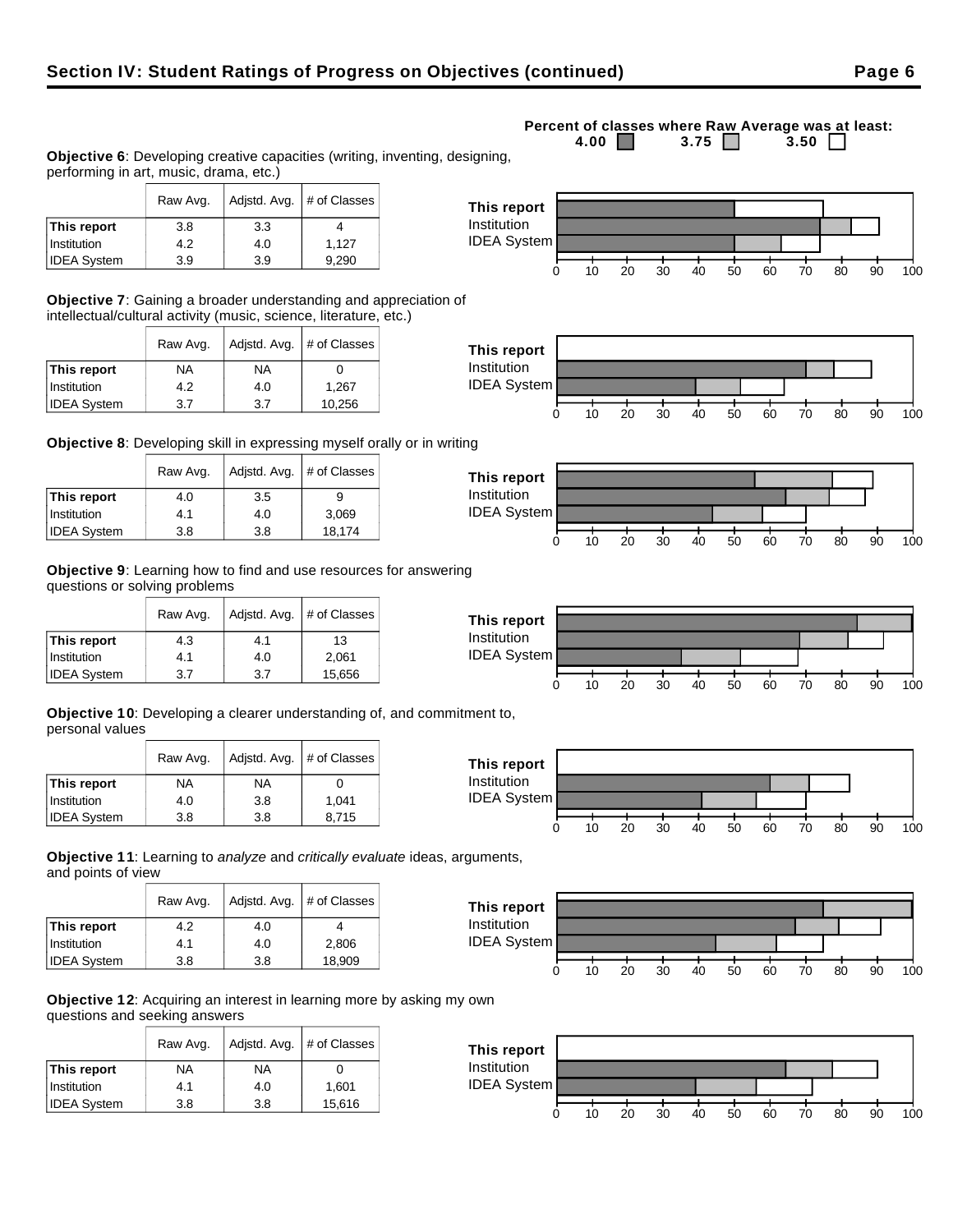# **Section V: Teaching Methods and Styles Page 7**

This section is intended to support teaching improvement efforts. The 20 teaching methods assessed in the IDEA system (grouped into five "approaches" to teaching) are listed. The number of classes for which a given method was related to relevant (Important or Essential) objectives is indicated in the second column, and the third and fourth columns show the average and standard deviation of ratings. The graph on the right hand side of the page contains the information most pertinent to instructional improvement.

It shows the percentage of classes where the method was employed relatively frequently (a positive finding) or relatively infrequently (a negative finding). It is suggested that teaching improvement efforts be focused on methods/approaches where the dark bar (infrequent use) is greater than 30%, especially if the method is important to objectives in many classes (column 2).

**43 classes** in this Group used the Diagnostic Form.

| <b>Teaching Methods and Styles</b>                                                                                                 | No. of<br><b>Classes</b> | Avg. | s.d. <sup>1</sup> |   |    |    |    |    |    |    |    | % of Classes Where Method was | "Infrequently" ( $\equiv$ ) or "Frequently" ( $\equiv$ ) Used |        |
|------------------------------------------------------------------------------------------------------------------------------------|--------------------------|------|-------------------|---|----|----|----|----|----|----|----|-------------------------------|---------------------------------------------------------------|--------|
| A. Stimulating Student Interest                                                                                                    |                          |      |                   |   |    |    |    |    |    |    |    |                               |                                                               |        |
| 4. Demonstrated the importance and significance of the subject matter                                                              | 43                       | 4.5  | 0.5               |   |    |    |    |    |    |    |    |                               |                                                               |        |
| 8. Stimulated students to intellectual effort beyond that required by most<br>courses                                              | 43                       | 4.2  | 0.5               |   |    |    |    |    |    |    |    |                               |                                                               |        |
| 13. Introduced stimulating ideas about the subject                                                                                 | 43                       | 4.4  | 0.5               |   |    |    |    |    |    |    |    |                               |                                                               |        |
| 15. Inspired students to set and achieve goals which really challenged<br>them                                                     | 43                       | 4.2  | 0.5               | 0 | 10 | 20 | 30 | 40 | 50 | 60 | 70 | 80                            | 90                                                            | 100    |
| <b>B. Fostering Student Collaboration</b>                                                                                          |                          |      |                   |   |    |    |    |    |    |    |    |                               |                                                               |        |
| 5. Formed "teams" or "discussion groups" to facilitate learning                                                                    |                          | 4.3  | 0.1               |   |    |    |    |    |    |    |    |                               |                                                               |        |
| 16. Asked students to share ideas and experiences with others whose<br>backgrounds and viewpoints differ from their own            | 3<br>15                  | 4.5  | 0.5               |   |    |    |    |    |    |    |    |                               |                                                               |        |
| 18. Asked students to help each other understand ideas or concepts                                                                 | 20                       | 4.4  | 0.4               |   |    |    |    |    |    |    |    |                               |                                                               |        |
|                                                                                                                                    |                          |      |                   | 0 | 10 | 20 | 30 | 40 | 50 | 60 | 70 | 80                            | 90                                                            | 100    |
| <b>C. Establishing Rapport</b>                                                                                                     |                          |      |                   |   |    |    |    |    |    |    |    |                               |                                                               |        |
| 1. Displayed a personal interest in students and their learning                                                                    | 37                       | 4.5  | 0.5               |   |    |    |    |    |    |    |    |                               |                                                               |        |
| 2. Found ways to help students answer their own questions                                                                          | 43                       | 4.3  | 0.5               |   |    |    |    |    |    |    |    |                               |                                                               |        |
| 7. Explained the reasons for criticisms of students' academic<br>performance                                                       | 43                       | 4.3  | 0.5               |   |    |    |    |    |    |    |    |                               |                                                               |        |
| 20. Encouraged student-faculty interaction outside of class (office visits,<br>phone calls, e-mail, etc.)                          | 13                       | 4.5  | 0.3               | 0 | 10 | 20 | 30 | 40 | 50 | 60 | 70 | 80                            | 90                                                            | 100    |
| D. Encouraging Student Involvement                                                                                                 |                          |      |                   |   |    |    |    |    |    |    |    |                               |                                                               |        |
| 9. Encouraged students to use multiple resources (e.g. data banks,                                                                 |                          | 4.5  | 0.3               |   |    |    |    |    |    |    |    |                               |                                                               |        |
| library holdings, outside experts) to improve understanding                                                                        | 13                       |      |                   |   |    |    |    |    |    |    |    |                               |                                                               |        |
| 11. Related course material to real life situations                                                                                | 37                       | 4.5  | 0.5               |   |    |    |    |    |    |    |    |                               |                                                               |        |
| 14. Involved students in "hands on" projects such as research, case<br>studies, or "real life" activities                          | 16                       | 4.6  | 0.3               |   |    |    |    |    |    |    |    |                               |                                                               |        |
| 19. Gave projects, tests, or assignments that required original or creative<br>thinking                                            | 20                       | 4.5  | 0.4               |   |    |    |    |    |    |    |    |                               |                                                               |        |
|                                                                                                                                    |                          |      |                   | 0 | 10 | 20 | 30 | 40 | 50 | 60 | 70 | 80                            | 90                                                            | 100    |
| <b>E. Structuring Classroom Experiences</b>                                                                                        |                          |      |                   |   |    |    |    |    |    |    |    |                               |                                                               |        |
| 3. Scheduled course work (class activities, tests, projects) in ways<br>which encouraged students to stay up to date in their work | 1                        | 4.1  | NA                |   |    |    |    |    |    |    |    |                               |                                                               |        |
| 6. Made it clear how each topic fit into the course                                                                                | 43                       | 4.4  | 0.5               |   |    |    |    |    |    |    |    |                               |                                                               |        |
| 10. Explained course material clearly and concisely                                                                                | 43                       | 4.3  | 0.6               |   |    |    |    |    |    |    |    |                               |                                                               |        |
| 12. Gave tests, projects, etc. that covered the most important points of<br>the course                                             | 35                       | 4.4  | 0.5               |   |    |    |    |    |    |    |    |                               |                                                               |        |
| 17. Provided timely and frequent feedback on tests, reports, projects, etc.<br>to help students improve                            | 0                        | NA   | <b>NA</b>         |   |    |    |    |    |    |    |    |                               |                                                               |        |
|                                                                                                                                    |                          |      |                   | 0 | 10 | 20 | 30 | 40 | 50 | 60 | 70 | 80                            |                                                               | 90 100 |

Ratings were made on a 5−point scale (1=Hardly ever, 5=Almost always)

<sup>1</sup>Approximately two−thirds of class averages will be within 1 standard deviation of the group's average.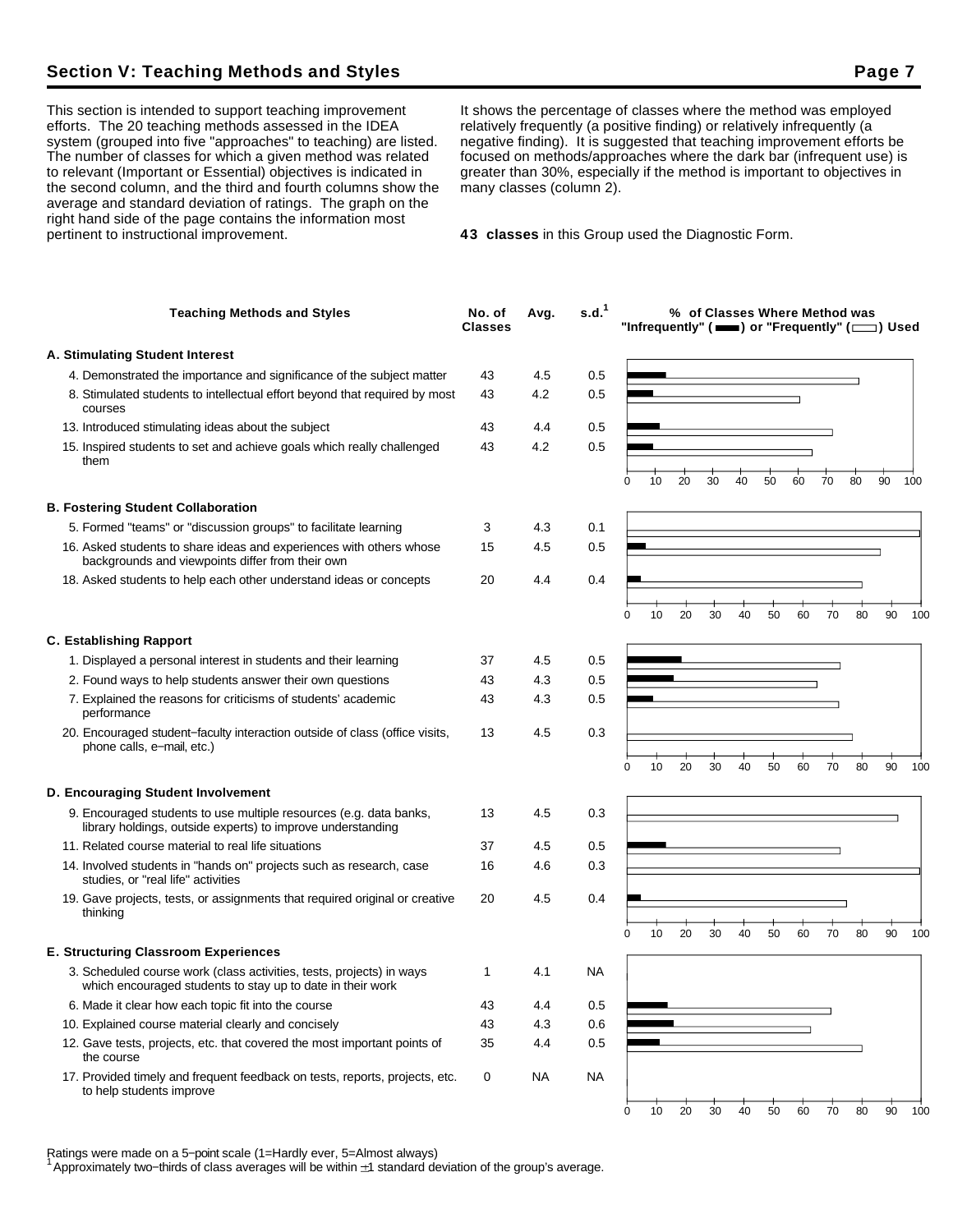**Part A** describes student motivation, work habits, and academic effort, all of which affect student learning. The table gives averages for this Group, your Institution, and the IDEA database. It also shows the percentage of classes with averages below 3.0 and 4.0 or above. Although the information in this section is largely descriptive, it can be used to explore such important questions as:

- Is there a need to make a special effort to improve student motivation and conscientiousness?
- Are these results consistent with expectations?
- Does the percent of classes below 3.0  $\bullet$ or 4.0 or above raise concerns or suggest strengths?

Averages for classes in this report are considered "similar" to the comparison group if they are within  $\pm$  .3 of the Institution or the IDEA average, respectively.

**Part B** provides information about course characteristics. Some of the questions addressed are:

- When compared to the IDEA and Institutional databases is the amount of reading, work other than reading, or difficulty for courses included in this summary report unusual?
- Are these results consistent with expectations?
- Does the percent of classes below 3.0 or 4.0 or above raise concerns or suggest strengths?

Averages for classes in this report are considered "similar" to the comparison group if they are within  $\pm$  .3 of the Institution or the IDEA average, respectively.

#### Part C summarizes students' responses to As a result of taking this course, I have more positive feelings toward this field of study. This item is most meaningful for courses taken by many non−majors.

Some of the questions addressed are:

- Are students developing a respect and appreciation for the discipline?
- Is the average Converted Score above or below 50 (the average for the converted score distribution)?

|  | A. Student Self-ratings |
|--|-------------------------|

| <b>Diagnostic Form (Short Form)</b><br><b>Item Number and Item</b> |                    | Average | $%$ of<br><b>Classes</b><br>Below 3.0 | % of<br><b>Classes</b><br>$4.0$ or<br>Above |
|--------------------------------------------------------------------|--------------------|---------|---------------------------------------|---------------------------------------------|
|                                                                    | This report        | 4.0     | 0%                                    | 49%                                         |
| 36. I had a strong desire to take<br>this course.                  | Institution        | 3.8     | 12%                                   | 43%                                         |
|                                                                    | <b>IDEA System</b> | 3.7     | 16%                                   | 36%                                         |
| 37. I worked harder on this course                                 | This report        | 3.7     | 5%                                    | 30%                                         |
| than on most courses I have                                        | Institution        | 3.8     | 6%                                    | 38%                                         |
| taken.                                                             | <b>IDEA System</b> | 3.6     | 13%                                   | 24%                                         |
|                                                                    | This report        | 3.8     | 7%                                    | 49%                                         |
| 38. I really wanted to take this<br>course from this instructor.   | Institution        | 3.7     | 12%                                   | 39%                                         |
|                                                                    | <b>IDEA System</b> | 3.4     | 27%                                   | 22%                                         |
| 39. (15) I really wanted to take this                              | This report        | 3.5     | 7%                                    | 12%                                         |
| course regardless of who                                           | Institution        | 3.5     | 19%                                   | 19%                                         |
| taught it.                                                         | <b>IDEA System</b> | 3.3     | 25%                                   | 13%                                         |
| 43. (13) As a rule, I put forth more                               | This report        | 4.0     | $0\%$                                 | 63%                                         |
| effort than other students on                                      | Institution        | 3.9     | 0%                                    | 48%                                         |
| academic work.                                                     | <b>IDEA System</b> | 3.6     | 1%                                    | 15%                                         |

#### **B. Student Ratings of Course Characteristics**

| <b>Diagnostic Form</b><br><b>Item Number and Item</b>    |                    | Average | % of<br><b>Classes</b><br>Below 3.0 | % of<br><b>Classes</b><br>$4.0$ or<br>Above |
|----------------------------------------------------------|--------------------|---------|-------------------------------------|---------------------------------------------|
|                                                          | This report        | 3.2     | 33%                                 | $0\%$                                       |
| 33. Amount of reading                                    | Institution        | 3.4     | 24%                                 | 19%                                         |
|                                                          | <b>IDEA System</b> | 3.2     | 33%                                 | 15%                                         |
|                                                          | This report        | 3.6     | 5%                                  | 19%                                         |
| 34. Amount of work in other<br>(non-reading) assignments | Institution        | 3.6     | 15%                                 | 26%                                         |
|                                                          | <b>IDEA System</b> | 3.4     | 21%                                 | 18%                                         |
|                                                          | This report        | 3.2     | 26%                                 | $0\%$                                       |
| 35. Difficulty of subject matter                         | Institution        | 3.5     | 13%                                 | <b>24%</b>                                  |
|                                                          | <b>IDEA</b> System | 3.4     | 20%                                 | 18%                                         |

#### **C. Improved Student Attitude**

40. (16) As a result of taking this course, I have more positive feelings toward this field of study.

|                    |     | 5-point Scale | <b>Converted Score</b><br>(Compared to IDEA) |          |  |  |
|--------------------|-----|---------------|----------------------------------------------|----------|--|--|
|                    | Raw | Adjusted      | Raw                                          | Adjusted |  |  |
| This report        | 4.2 | 3.9           | 56                                           | 51       |  |  |
| Institution        | 4.1 | 3.9           |                                              |          |  |  |
| <b>IDEA System</b> | 3.9 | 3.9           |                                              |          |  |  |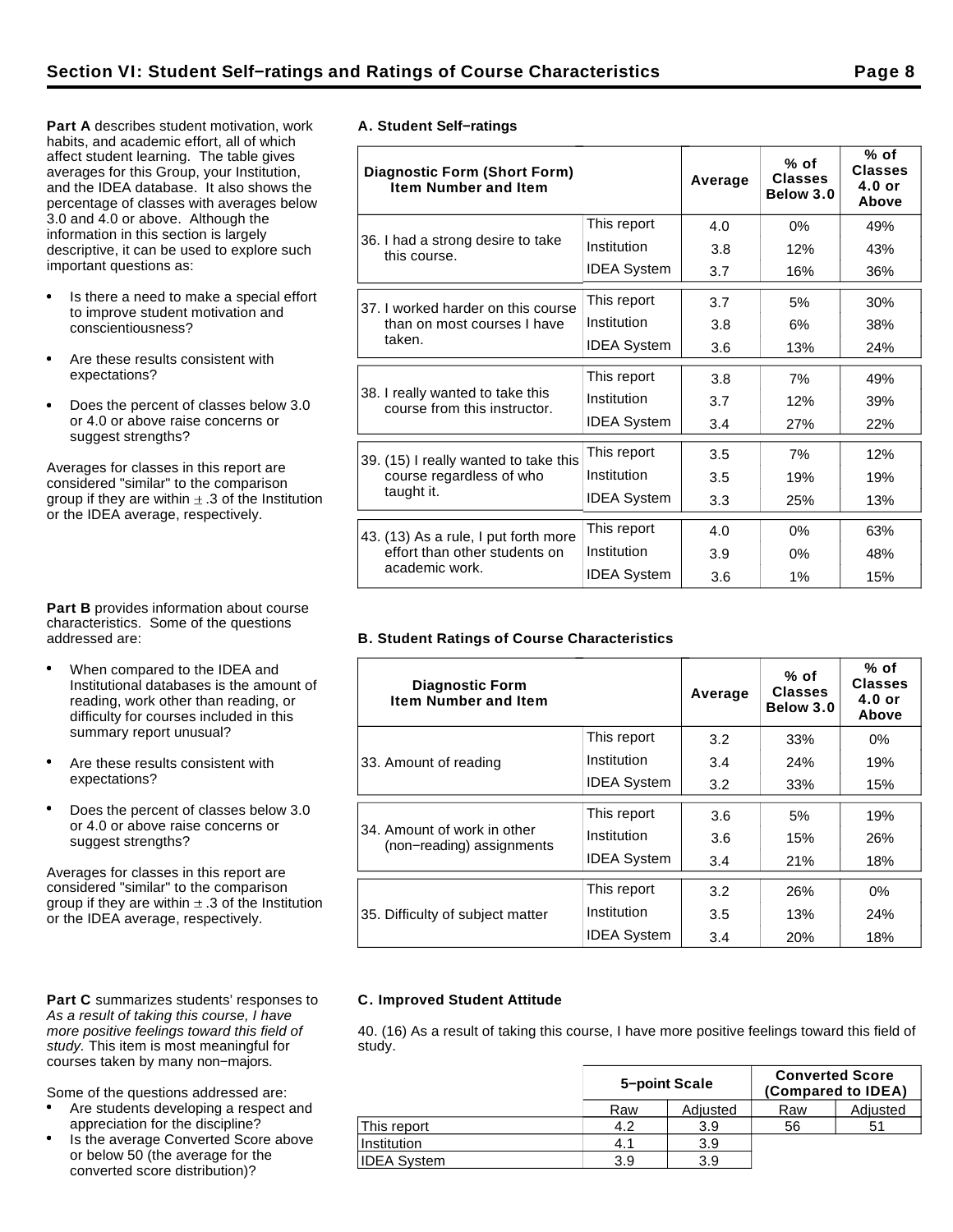#### **A. Primary and Secondary Instructional Approaches**

This table shows the relative frequency of various approaches to instruction. The success of a given approach is dependent on the class objectives, but since students have different learning styles, it is generally desirable that they be exposed to a variety of approaches. Instructors reported this information on the Faculty Information Form.

| <b>Number Rating: 43</b> | Percent indicating instructional approach as: |                  |  |  |  |
|--------------------------|-----------------------------------------------|------------------|--|--|--|
|                          | Primary                                       | <b>Secondary</b> |  |  |  |
| Lecture                  | $0\%$                                         | $0\%$            |  |  |  |
| Discussion/Recitation    | $0\%$                                         | $0\%$            |  |  |  |
| Seminar                  | 0%                                            | 0%               |  |  |  |
| Skill/Activity           | 0%                                            | 0%               |  |  |  |
| Laboratory               | $0\%$                                         | 0%               |  |  |  |
| <b>Field Experience</b>  | 0%                                            | $0\%$            |  |  |  |
| Studio                   | $0\%$                                         | $0\%$            |  |  |  |
| Multi-Media              | $0\%$                                         | $0\%$            |  |  |  |
| Practicum/Clinic         | $0\%$                                         | $0\%$            |  |  |  |
| Other/Not Indicated      | 100%                                          | 100%             |  |  |  |

#### **B. Course Emphases**

| This section shows the degree to                                          |                                | <b>Number</b> | Percent indicating amount required was: |       |       |  |  |
|---------------------------------------------------------------------------|--------------------------------|---------------|-----------------------------------------|-------|-------|--|--|
| which classes in this area expose<br>students to various kinds of         |                                | Rating        | ∥None or Little                         | Some  | Much  |  |  |
| academic activities. Generally,                                           | Writina                        |               | 0%                                      | 0%    | 0%    |  |  |
| proficiency is related to the amount                                      | Oral communication             |               | 0%                                      | 0%    | 0%    |  |  |
| of exposure. Are we giving students                                       | Computer application           |               | $0\%$                                   | 0%    | 0%    |  |  |
| enough opportunity to develop the                                         | Group work                     |               | 0%                                      | $0\%$ | $0\%$ |  |  |
| skills they need after graduation?                                        | Mathematical/quantitative work |               | 0%                                      | $0\%$ | 0%    |  |  |
| Instructors reported this information<br>on the Faculty Information Form. | Critical thinking              |               | 0%                                      | 0%    | $0\%$ |  |  |
|                                                                           | Creative/artistic/design       |               | 0%                                      | 0%    | 0%    |  |  |
|                                                                           | Reading                        |               | 0%                                      | $0\%$ | 0%    |  |  |
|                                                                           | Memorization                   |               | 0%                                      | $0\%$ | 0%    |  |  |

#### **C. "Circumstances" Impact on Learning**

How instructors regard various factors that may facilitate or impede student learning is shown here. Until research establishes the implications of these ratings, administrators should make their own appraisal of whether or not ratings of student learning were affected by these factors. Instructors reported this information on the Faculty Information Form.

|                                             |                         | Percent indicating impact on learning was: |                                                          |                 |  |
|---------------------------------------------|-------------------------|--------------------------------------------|----------------------------------------------------------|-----------------|--|
|                                             | <b>Number</b><br>Rating | <b>Negative</b>                            | <b>Neither</b><br><b>Negative nor</b><br><b>Positive</b> | <b>Positive</b> |  |
| Physical facilities/equipment               | 0                       | 0%                                         | $0\%$                                                    | 0%              |  |
| Experience teaching course                  | 0                       | 0%                                         | 0%                                                       | 0%              |  |
| Changes in approach                         | 0                       | $0\%$                                      | 0%                                                       | 0%              |  |
| Desire to teach the course                  | 0                       | $0\%$                                      | 0%                                                       | $0\%$           |  |
| Control over course<br>management decisions | 0                       | $0\%$                                      | 0%                                                       | 0%              |  |
| Student background                          | 0                       | 0%                                         | 0%                                                       | $0\%$           |  |
| Student enthusiasm                          | 0                       | $0\%$                                      | 0%                                                       | 0%              |  |
| Student effort to learn                     | 0                       | 0%                                         | 0%                                                       | 0%              |  |
| Technical/instructional support             | 0                       | 0%                                         | $0\%$                                                    | 0%              |  |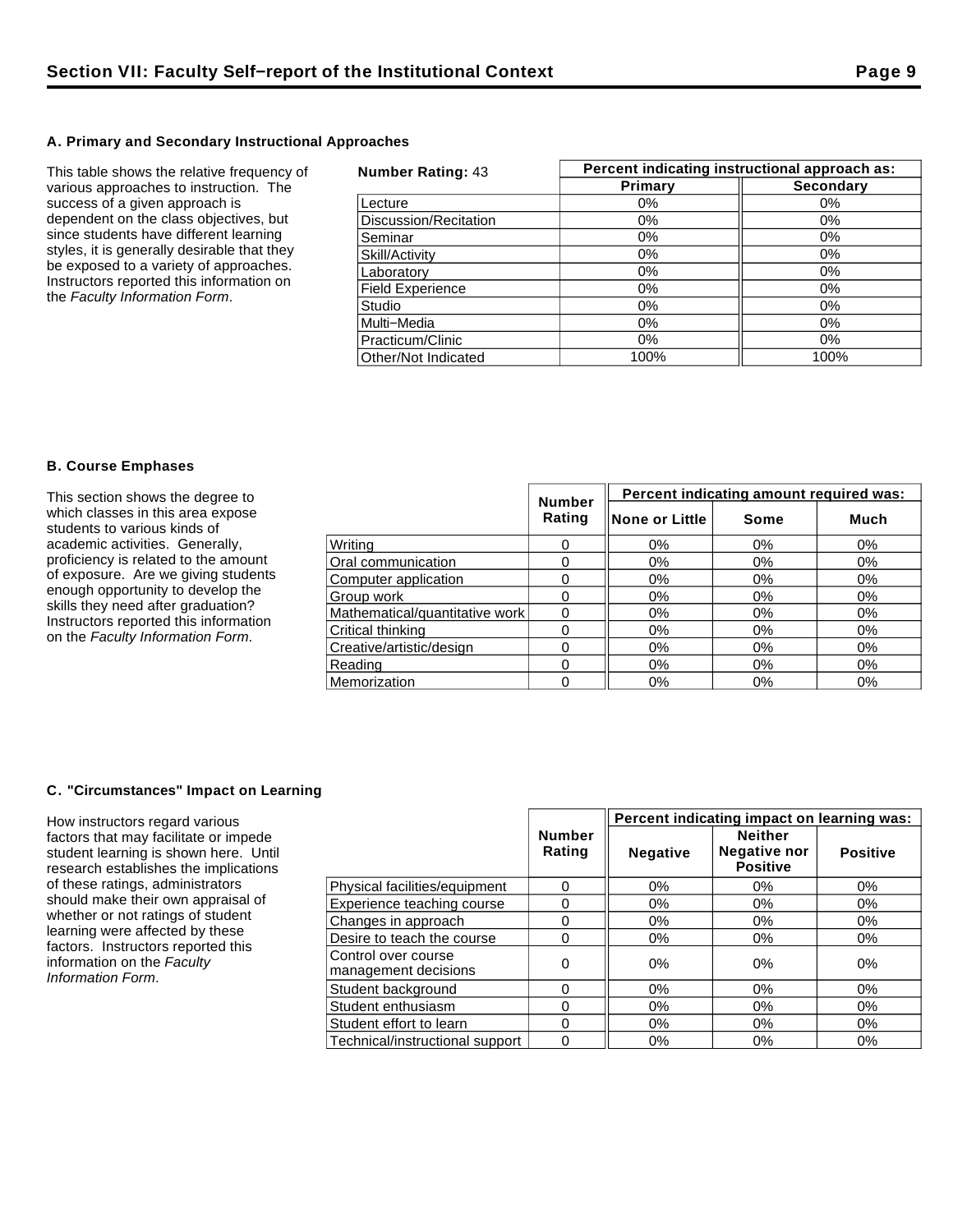This section provides frequencies, average scores, and standard deviations for Additional Questions that were consistent across classes included in this summary report (if requested).

| Question<br><b>Number</b> | Omit | 1              | $\overline{2}$ | 3  | 4   | $5\phantom{.0}$ | Average | <b>Standard</b><br><b>Deviation</b> |
|---------------------------|------|----------------|----------------|----|-----|-----------------|---------|-------------------------------------|
|                           | 49   | 20             | 22             | 66 | 184 | 555             | 4.5     | 0.92                                |
| $\mathbf{2}$              | 49   | 21             | 18             | 70 | 197 | 541             | 4.4     | 0.92                                |
| 3                         | 583  | $\overline{7}$ | 13             | 39 | 93  | 161             | 4.2     | 0.98                                |
| 4                         | 588  | 5              | 8              | 42 | 95  | 158             | 4.3     | 0.91                                |
| 5                         | 587  | 9              | 17             | 38 | 88  | 157             | 4.2     | 1.04                                |
| 6                         | 589  | 4              | $\overline{7}$ | 50 | 85  | 161             | 4.3     | 0.91                                |
| 7                         | 590  | 5              | 8              | 41 | 88  | 164             | 4.3     | 0.91                                |
| 8                         | 588  | 5              | $\overline{7}$ | 35 | 80  | 181             | 4.4     | 0.89                                |
| 9                         | 589  | 5              | 16             | 32 | 86  | 168             | 4.3     | 0.96                                |
| 10                        | 587  | 6              | 8              | 40 | 87  | 168             | 4.3     | 0.93                                |
| 11                        | 896  |                |                |    |     |                 |         |                                     |
| 12                        | 896  |                |                |    |     |                 |         |                                     |
| 13                        | 896  |                |                |    |     |                 |         |                                     |
| 14                        | 896  |                |                |    |     |                 |         |                                     |
| 15                        | 896  |                |                |    |     |                 |         |                                     |
| 16                        | 896  |                |                |    |     |                 |         |                                     |
| 17                        | 896  |                |                |    |     |                 |         |                                     |
| 18                        | 896  |                |                |    |     |                 |         |                                     |
| 19                        | 896  |                |                |    |     |                 |         |                                     |
| 20                        | 896  |                |                |    |     |                 |         |                                     |